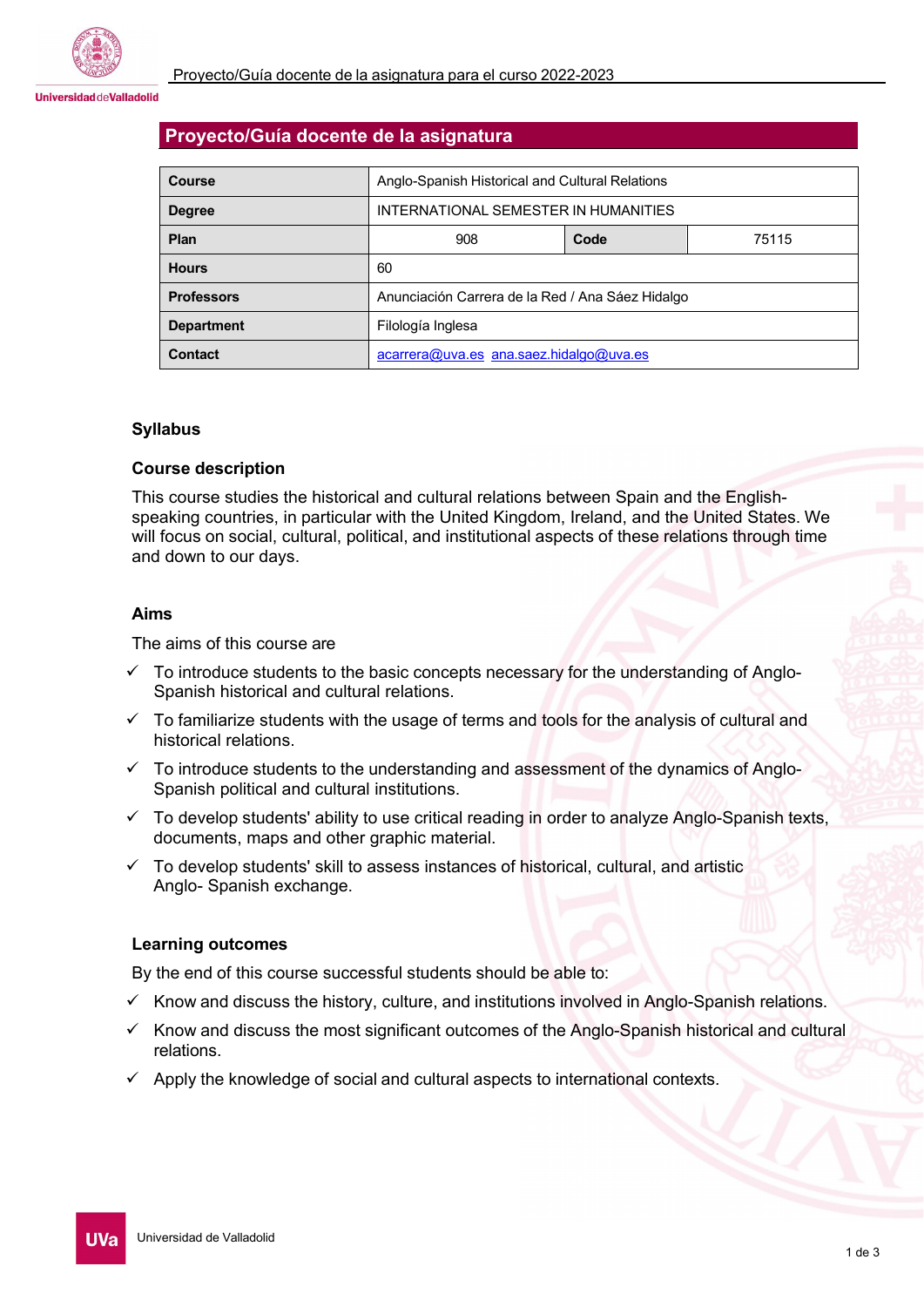

# **Contents**

- 1. Cultural and historical exchanges
- 2. Marriage alliances
- 3. War, peace and diplomacy
- 4. The Black Legend
- 5. Linguistic, literary, and cultural exchanges
- 6. Pirates, explorers, and travel writers
- 7. From colonialism and empire to globalization

## **Teaching and learning methods**

- $\checkmark$  Interactive lectures
- $\checkmark$  Cooperative learning techniques
- $\checkmark$  Reading assignments
- $\checkmark$  Tutorials

Students will attend lectures and practical sessions. The lectures will treat in depth the key themes specific to the course. The practical sessions will be oriented more towards texts and visuals. All documents and sources to be used in class will be provided in class or via Moodle.

## **Assessment methods**

Two assessment methods will contribute to the final mark:

- -A process of continuous assessment that may include oral presentations, group work, assessed essays and reading reports.
- -A final exam covering the contents of the course with essay questions and/or shorter questions.
- N.B. Plagiarism will result in receiving no points for the assignment or final grade.

## **Recommended reading**

- Abreu, Pedro. *Historia del saqueo de Cádiz por los ingleses en 1596.* Cádiz: Universidad de Cádiz, 1996.\*
- Balfour, Sebastian and Paul Preston, eds. *Spain and the Great Powers in the Twentieth Century*. London: Routledge, 1999.\*
- Bullón Fernández, María, ed. *England and Iberia in the Middle Ages, 12th-15th Century: Cultural, Literary and Political Changes*. New York: Palgrave, 2007.\*
- Egea, Alberto. *Viajeras anglosajonas en España: una antología.* Sevilla: Centro de Estudios Andaluces, 2009.\*